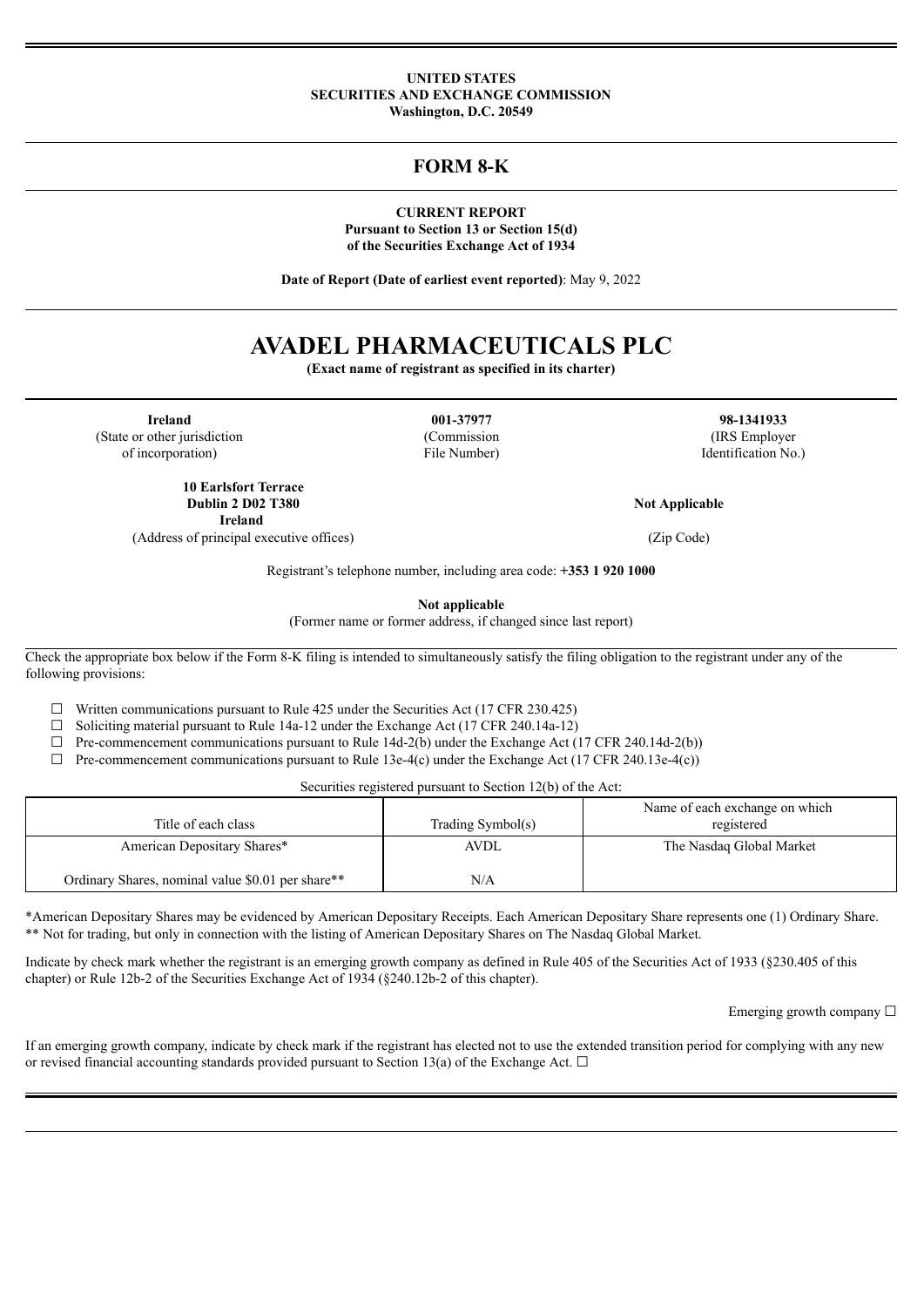## **Item 2.02 Results of Operations and Financial Condition**

On May 9, 2022, Avadel Pharmaceuticals plc announced its financial results for the quarter ended March 31, 2022. A copy of the press release is being furnished as Exhibit 99.1 to this Current Report on Form 8-K.

The information in this Current Report on Form 8-K and Exhibit 99.1 attached hereto is intended to be furnished and shall not be deemed "filed" for purposes of Section 18 of the Securities Exchange Act of 1934, as amended (the "Exchange Act") or otherwise subject to the liabilities of that section, nor shall it be deemed incorporated by reference in any filing under the Securities Act of 1933, as amended, or the Exchange Act, except as expressly set forth *by specific reference in such filing.*

# **Item 9.01. Exhibits**

(d) Exhibits

| <u>99.1</u> | <u>Press release issued by Avadel Pharmaceuticals plc on May 9, 2022, furnished herewith.</u> |
|-------------|-----------------------------------------------------------------------------------------------|
| 104         | Cover Page Interactive Data File (embedded with the Inline XBRL document).                    |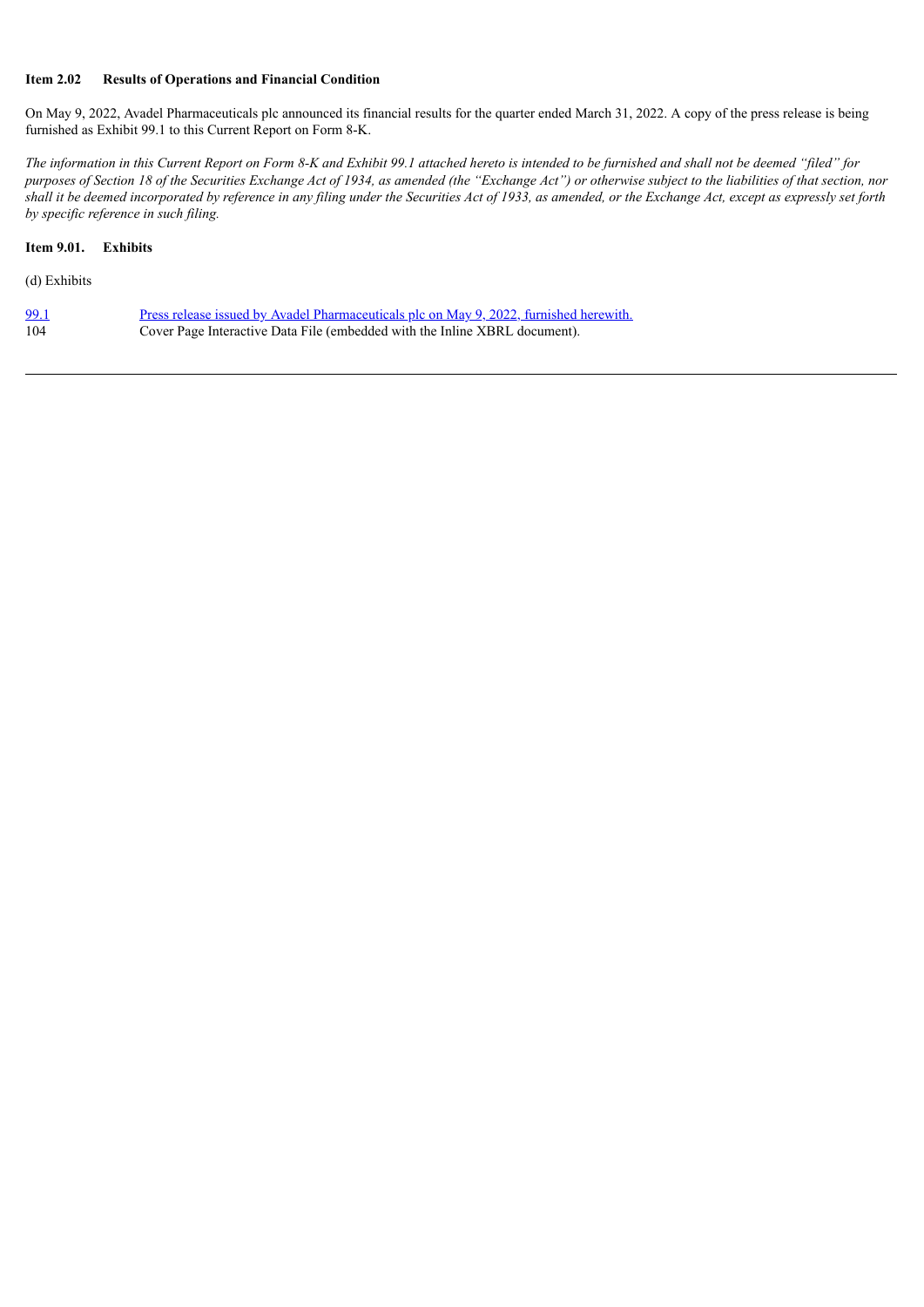# **SIGNATURES**

Pursuant to the requirements of the Securities Exchange Act of 1934, the registrant has caused this report to be signed on its behalf by the undersigned hereunto duly authorized.

# Date: May 9, 2022 **AVADEL PHARMACEUTICALS PLC**

By: /s/ Jerad G. Seurer

Name: Jerad G. Seurer Title: General Counsel & Corporate Secretary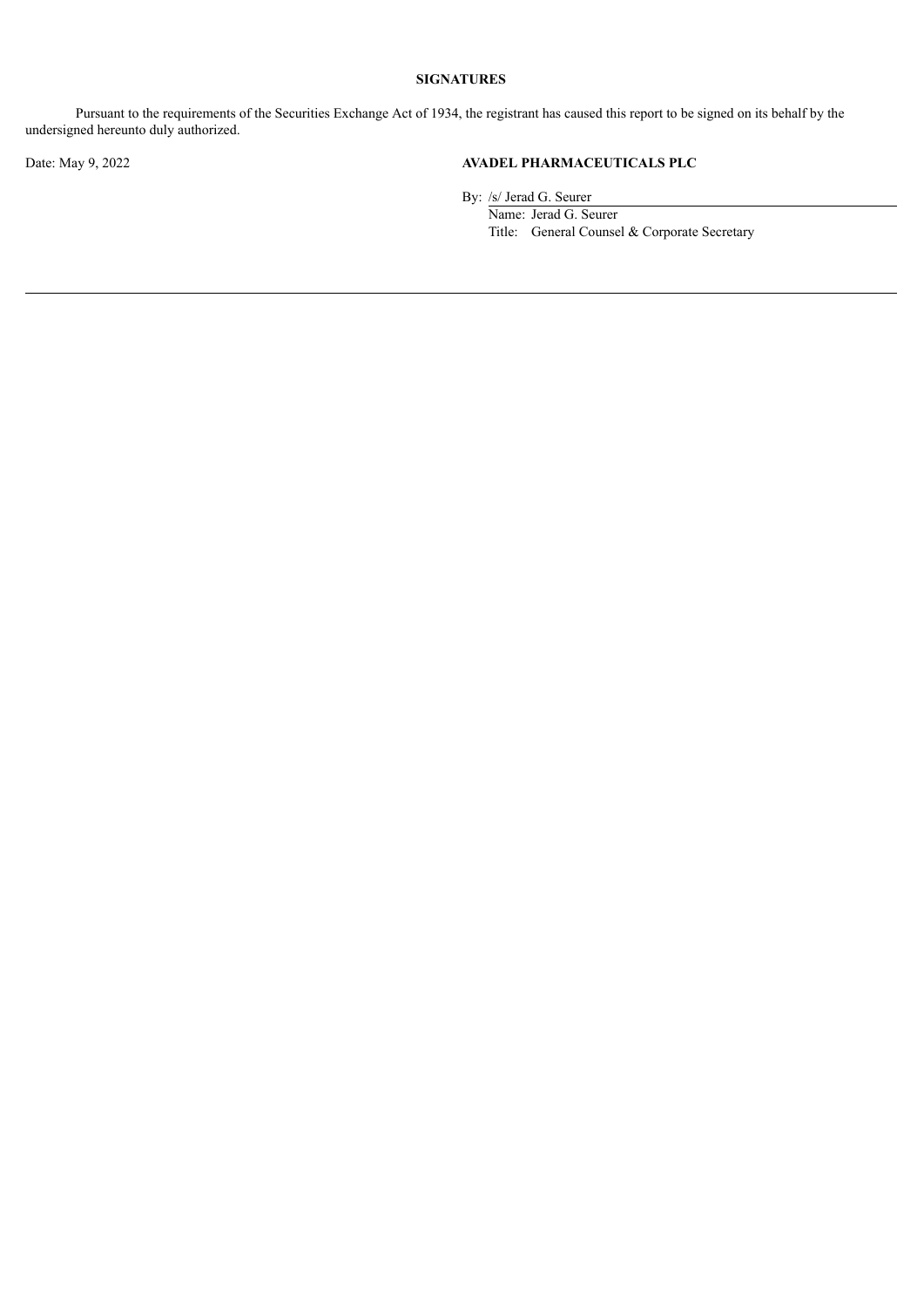<span id="page-3-0"></span>

#### **Avadel Pharmaceuticals Provides Corporate Update and Reports First Quarter 2022 Financial Results**

- FDA review of NDA for FT218 continues; launch readiness preparations on-track to support potential commercial launch
- Presented interim results from ongoing RESTORE open-label extension / switch study of FT218 highlighting overwhelming patient preference for the once-at-bedtime dosing regimen and characterizing the burden associated with the second dose currently required for twice-nightly oxybates
- · *Management to host a conference call today at 8:30 a.m. ET*

DUBLIN, Ireland, May 9, 2022 - Avadel Pharmaceuticals plc (Nasdaq: AVDL), a biopharmaceutical company focused on transforming medicines to transform lives, today provided a corporate update, and announced its financial results for the first quarter ended March 31, 2022.

"As our NDA for FT218 continues in late-stage review, we stand at a pivotal moment for the company and our stakeholders, ready and excited to bring this important medicine to people living with narcolepsy. As we have communicated in the past, based on our interactions with the FDA to date, we continue to believe in the full approvability of FT218, and are devoted to continuing to work with the FDA to complete the review of our NDA," said Greg Divis, Chief Executive Officer of Avadel Pharmaceuticals. "I am pleased with the resilience of our team, and with our presentation of important interim results from the ongoing open-label RESTORE study of FT218, which continue to add to the totality of evidence demonstrating the great unmet need that exists for a once-at-bedtime oxybate therapy for people living with narcolepsy. The expertise of our team, strong body of clinical evidence supporting the overall value proposition of FT218, and our financial stability, well-position us as the review of our NDA continues and we move closer to potentially launching FT218."

#### **First Quarter and Recent Company Highlights**

- · Avadel continues to have interactions with the U.S. Food and Drug Administration (FDA) as it relates to the review of the New Drug Application (NDA) for FT218, which Avadel believes is ready for final Agency action. The FDA has maintained they have no outstanding questions or information requests and do not currently need any additional data.
- Launch readiness activities progress on-track to support the potential commercialization of FT218, which, if approved, would be the first and only once-at-bedtime option for managing excessive daytime sleepiness (EDS) and cataplexy in narcolepsy.
- Presented interim data from the open-label RESTORE study at the 2022 American Academy of Neurology (AAN) Annual Meeting highlighting results from questionnaires on patient preference and experience with oxybates.
	- o At an interim data cutoff date of September 7, 2021, 35 participants who switched from twice-nightly oxybates to once-at-bedtime FT218 completed patient preference questionnaires three months after switching, with responses indicating that 94.3% (33/35 participants) preferred the once-at-bedtime versus twice-nightly dosing regimen.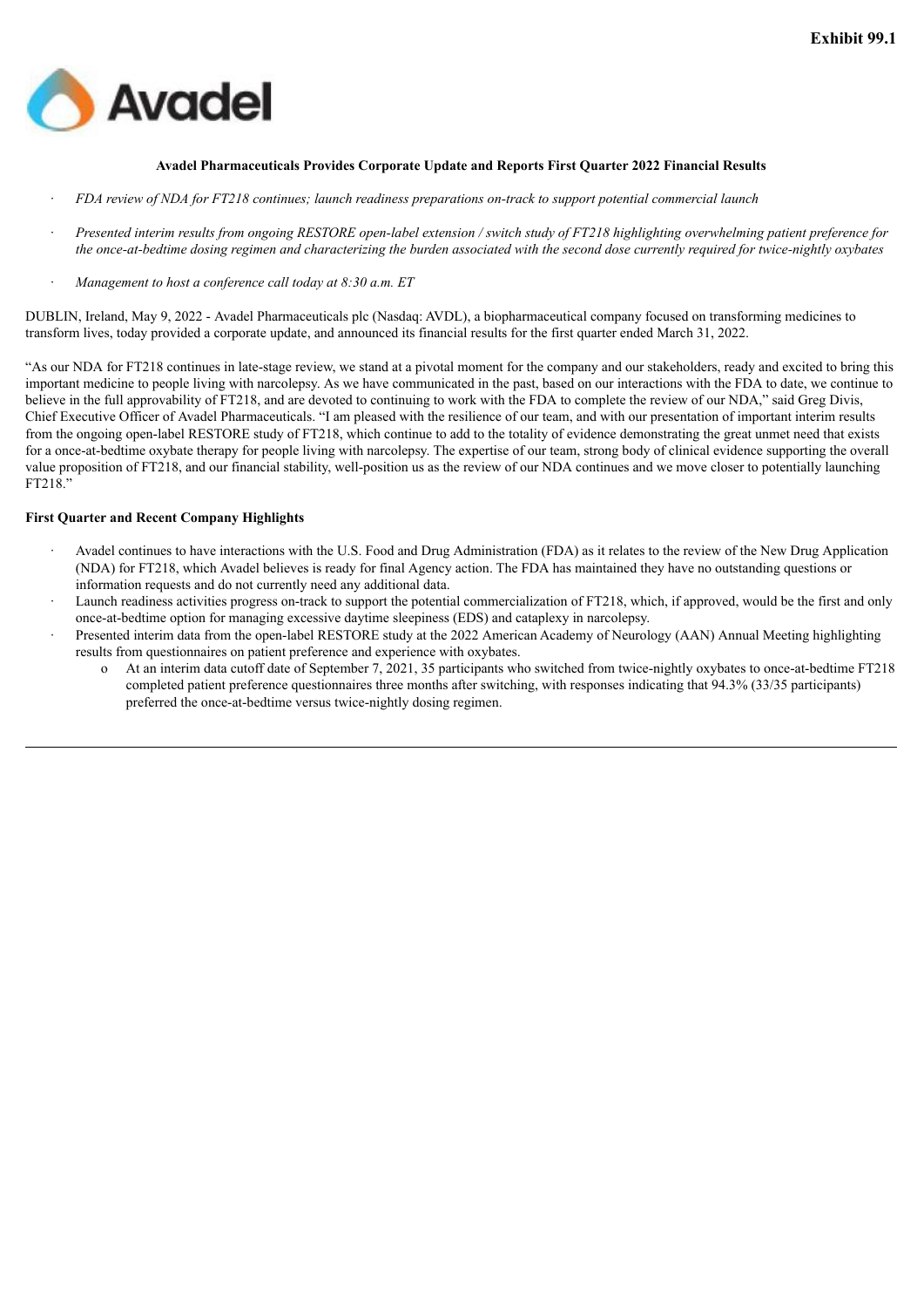

- o As of the data cutoff, 60 participants who switched from twice-nightly oxybates to once-at-bedtime FT218 also completed a nocturnal adverse event questionnaire prior to switching to assess their experiences with the second nightly sodium oxybate dose. Results included:
	- § 38 (63%) participants unintentionally missed their second twice-nightly oxybate dose within the preceding three months. Of these participants, 84% indicated that their narcolepsy symptoms were worse the next day.
	- § 24 (40%) participants reported that they had taken their second dose more than four hours after the first dose. Of these participants, 42% (10/24) reported feeling somewhat, quite a bit or extremely groggy or unsteady the next morning.
	- § For 73% (44/60) of participants, taking a second nighttime dose was characterized as somewhat, quite a bit or extremely inconvenient, with 54 (90%) reporting that they arose from bed after the second dose, three reporting associated falls and two reporting injuries. In addition, anxiety or concern related to taking the second dose and the need for someone else to wake them were reported by 20% and 23% of participants, respectively.
- · Presented multiple posters at World Sleep 2022, including new data that contributes to the growing body of evidence to support the potential benefit of FT218 for people living with narcolepsy.
- · Published positive secondary endpoint data from the REST-ON trial of FT218 in *CNS Drugs*.
	- o At all doses evaluated (6g, 7.5g and 9g), FT218 demonstrated a statistically significant decrease in the number of transitions from stages N1, N2, N3, and rapid eye movement (REM) sleep to wake. Sleep quality and refreshing nature of sleep were significantly improved with all evaluated doses compared to placebo.
- · Completed the exchange and an eight-month maturity extension on \$117.4 million of the \$143.8 million of senior unsecured convertible notes due 2023.
	- o \$117.4 million of convertible notes that were exchanged mature on October 2, 2023.
	- o \$26.4 million remaining from the 2023 convertible notes mature on February 1, 2023.

# **Overview of First Quarter Results**

R&D expenses were \$7.0 million in the quarter ended March 31, 2022, compared to \$3.9 million for the same period in 2021. The period-over-period increase was primarily attributed to the purchase of active pharmaceutical ingredients used in the production and research and development of FT218 during the current period.

SG&A expenses were \$21.6 million in the quarter ended March 31, 2022, compared to \$11.0 million for the same period in 2021. The period-over-period increase is the result of a number of factors including commercial launch planning costs related to FT218, higher professional fees, and higher compensation costs associated with higher headcount, primarily in the areas of commercial and medical affairs.

Income tax benefit was \$4.3 million in the quarter ended March 31, 2022, compared to income tax benefit of \$2.6 million for the same period in 2021.

Net loss for the quarter ended March 31, 2022, was \$26.4 million, or (\$0.45) per diluted share, compared to net loss of \$13.4 million, or (\$0.23) per diluted share, for the same period in 2021.

Cash, cash equivalents and marketable securities were \$123.5 million as of March 31, 2022. The Company has \$26.4 million of convertible debt that matures in February 2023 and \$117.4 million that matures in October 2023.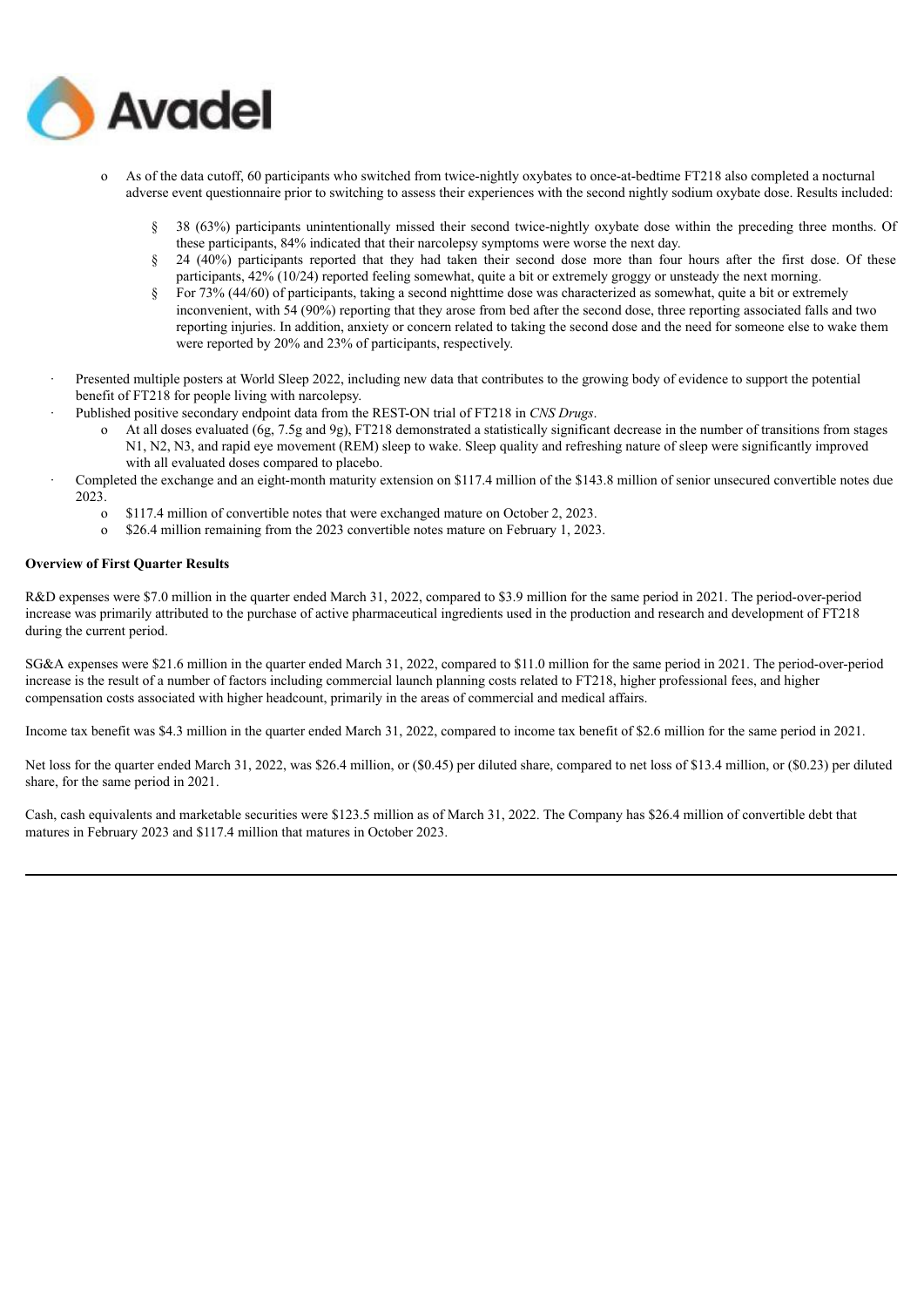

## **Conference Call**

To access the conference call, investors are invited to dial (844) 388-0559 (U.S. and Canada) or (216) 562-0393 (International). The conference ID number is 8183841. A live audio webcast can be accessed by visiting the investor relations section of the Company's website, www.avadel.com. A replay of the webcast will be archived on Avadel's website for 90 days following the event.

#### **About FT218**

FT218 is an investigational formulation of sodium oxybate leveraging our proprietary drug delivery technology and designed to be taken once-at-bedtime for the treatment of excessive daytime sleepiness (EDS) or cataplexy in adults with narcolepsy.

In March 2020, Avadel completed the REST-ON study, a randomized, double-blind, placebo-controlled, pivotal Phase 3 trial, to assess the efficacy and safety of FT218 in patients with narcolepsy. Among the three co-primary endpoints, FT218 demonstrated statistically significant and clinically meaningful results in EDS, the clinician's overall assessment of the patient's functioning, and reduction in cataplexy attacks, for all three evaluated does when compared to placebo.

In January 2018, the U.S. Food and Drug Administration (FDA) granted FT218 Orphan Drug Designation for the treatment of narcolepsy based on the plausible hypothesis that FT218 may be safer than the twice-nightly formulation of sodium oxybate already approved by the FDA due to the ramifications associated with dosing regimen of that product. FT218 is currently under review by the FDA.

#### **About Avadel Pharmaceuticals plc**

Avadel Pharmaceuticals plc (Nasdaq: AVDL) is a biopharmaceutical company focused on transforming medicines to transform lives. Our approach includes applying innovative solutions to the development of medications that address the challenges patients face with current treatment options. Our current lead drug candidate, FT218, is an investigational formulation of sodium oxybate leveraging our proprietary drug delivery technology and designed to be taken once at bedtime for the treatment of EDS and cataplexy in adults with narcolepsy. For more information, please visit www.avadel.com.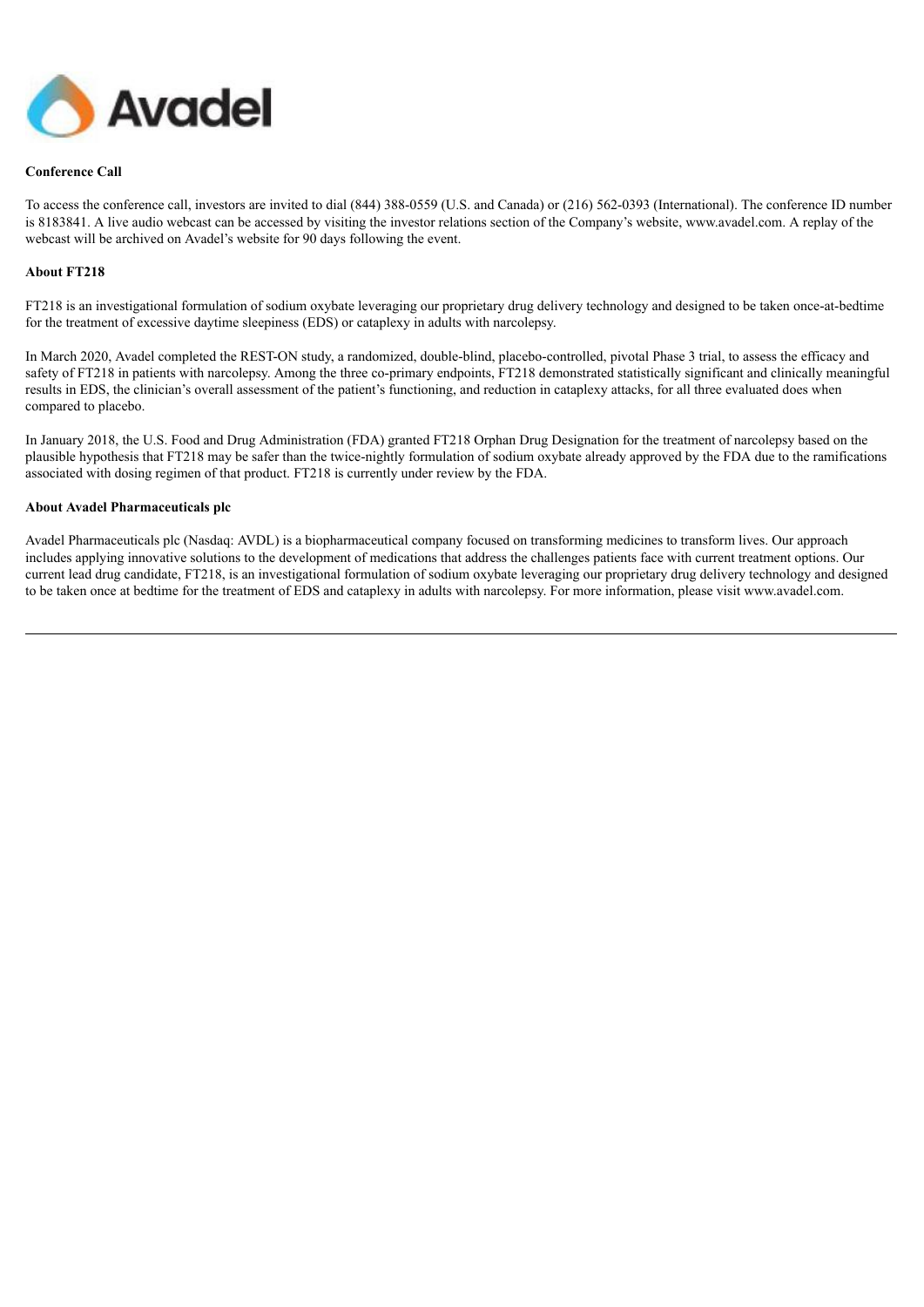

#### **Cautionary Disclosure Regarding Forward-Looking Statements**

This press release includes "forward-looking statements" within the meaning of Section 27A of the Securities Act of 1933 and Section 21E of the Securities Exchange Act of 1934. These forward-looking statements relate to our future expectations, beliefs, plans, strategies, objectives, results, conditions, financial performance, prospects, or other events. Such forward-looking statements include, but are not limited to, expectations regarding the FDA's review of the NDA for FT218, the commercial launch of FT218 (if approved), the market acceptance of FT218 (if approved), the potential therapeutic benefit of FT218, the continued advancement of the RESTORE study to generate long-term safety, tolerability, and efficacy data for FT218, and the expected maturity of the Company's notes. In some cases, forward-looking statements can be identified by the use of words such as "will," "may," "could," "believe," "expect," "look forward," "on track," "guidance," "anticipate," "estimate," "project," "next steps" and similar expressions, and the negatives thereof (if applicable).

The Company's forward-looking statements are based on estimates and assumptions that are made within the bounds of our knowledge of our business and operations and that we consider reasonable. However, the Company's business and operations are subject to significant risks, and, as a result, there can be no assurance that actual results and the results of the company's business and operations will not differ materially from the results contemplated in such forward-looking statements. Factors that could cause actual results to differ from expectations in the Company's forward-looking statements include the risks and uncertainties described in the "Risk Factors" section of Part I, Item 1A of the Company's Annual Report on Form 10-K for the year ended December 31, 2021, which was filed with the Securities and Exchange Commission (SEC) on March 16, 2022, and subsequent SEC filings.

Forward-looking statements speak only as of the date they are made and are not guarantees of future performance. Accordingly, you should not place undue reliance on forward-looking statements. The Company does not undertake any obligation to publicly update or revise our forward-looking statements, except as required by law.

#### **Investor Contact:**

Courtney Turiano Stern Investor Relations, Inc. Courtney.Turiano@sternir.com (212) 698-8687

#### **Media Contact:**

Nicole Raisch Goelz Real Chemistry ngoelz@realchemistry.com (408) 568-4292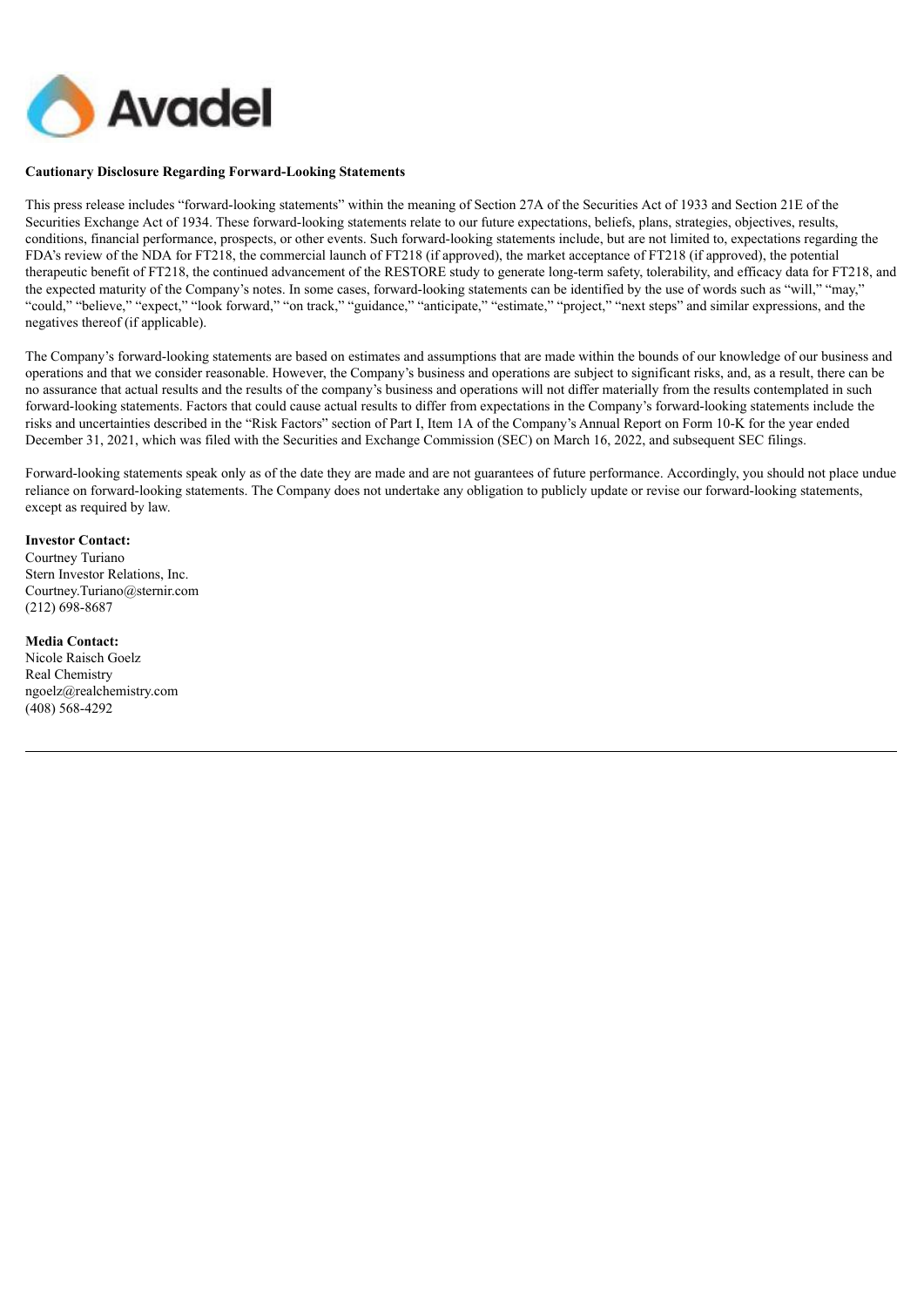

## **AVADEL PHARMACEUTICALS PLC CONDENSED CONSOLIDATED STATEMENTS OF LOSS**

*(In thousands, except per share data)*

*(Unaudited)*

|                                                         | Three Months Ended March 31, |    |           |
|---------------------------------------------------------|------------------------------|----|-----------|
|                                                         | 2022                         |    | 2021      |
| Operating expenses:                                     |                              |    |           |
| Research and development expenses                       | \$<br>6,991                  | -S | 3,852     |
| Selling, general and administrative expenses            | 21,635                       |    | 11,012    |
| Restructuring income                                    |                              |    | (53)      |
| Total operating expense                                 | 28,626                       |    | 14,811    |
| Operating loss                                          | (28, 626)                    |    | (14, 811) |
| Investment and other (expense) income, net              | (137)                        |    | 610       |
| Interest expense                                        | (2,017)                      |    | (1,929)   |
| Gain from release of certain liabilities                | 33                           |    | 78        |
| Loss before income taxes                                | (30, 747)                    |    | (16, 052) |
| Income tax benefit                                      | (4,323)                      |    | (2,607)   |
| Net loss                                                | (26, 424)                    | S  | (13, 445) |
|                                                         |                              |    |           |
| Net loss per share - basic                              | \$<br>$(0.45)$ \$            |    | (0.23)    |
| Net loss per share - diluted                            | (0.45)                       |    | (0.23)    |
| Weighted average number of shares outstanding - basic   | 58,824                       |    | 58,443    |
| Weighted average number of shares outstanding - diluted | 58,824                       |    | 58,443    |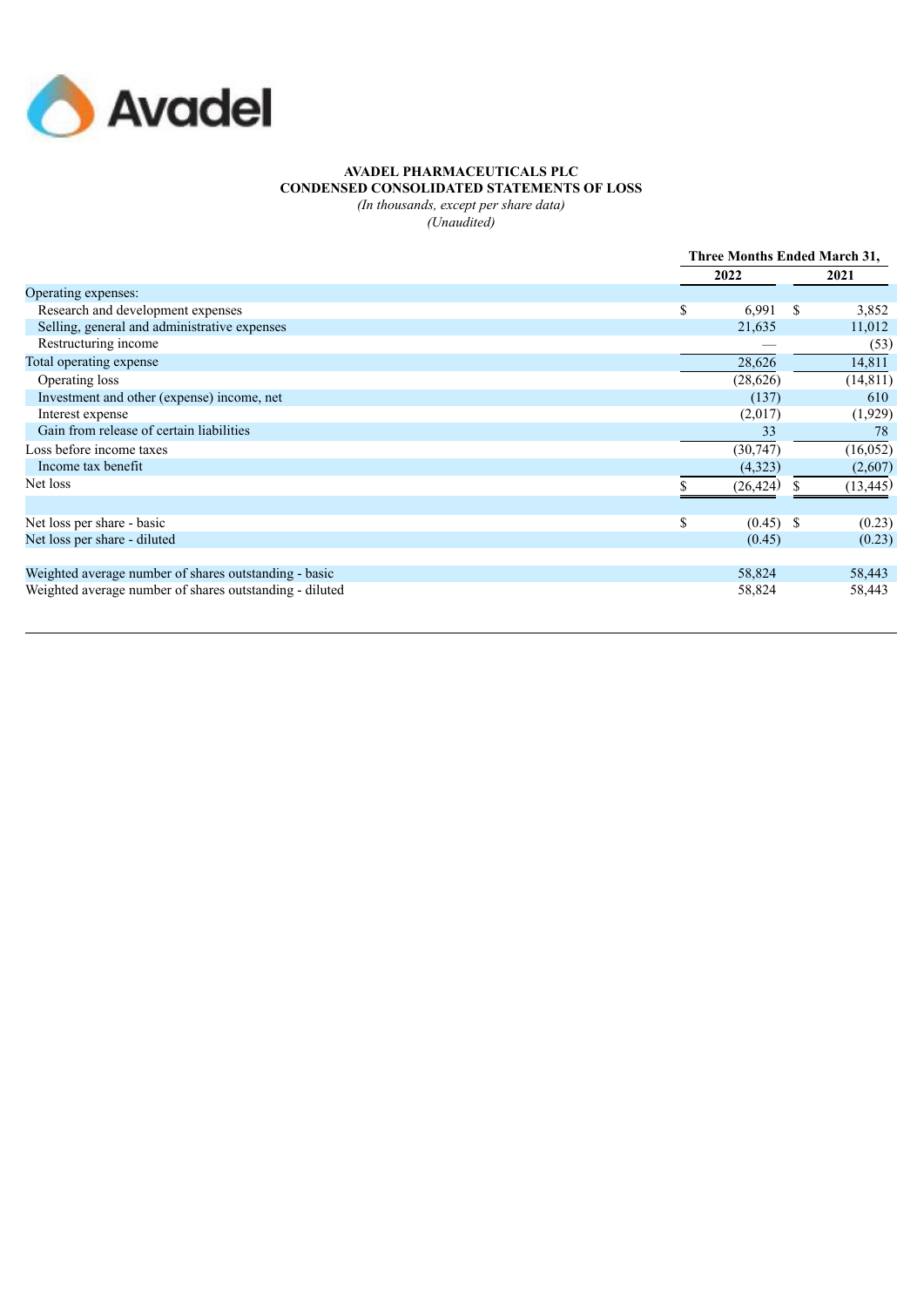

# **AVADEL PHARMACEUTICALS PLC CONDENSED CONSOLIDATED BALANCE SHEETS**

*(In thousands, except per share data)*

|                                                                                                              | March 31, 2022<br>(Unaudited) |                  |                           | December 31, 2021 |  |
|--------------------------------------------------------------------------------------------------------------|-------------------------------|------------------|---------------------------|-------------------|--|
| <b>ASSETS</b>                                                                                                |                               |                  |                           |                   |  |
| Current assets:                                                                                              |                               |                  |                           |                   |  |
| Cash and cash equivalents                                                                                    | \$                            | 60,873           | $\mathbf{\mathcal{S}}$    | 50,708            |  |
| Marketable securities                                                                                        |                               | 62,608           |                           | 106,513           |  |
| Research and development tax credit receivable                                                               |                               | 2,387            |                           | 2,443             |  |
| Prepaid expenses and other current assets                                                                    |                               | 34,873           |                           | 32.826            |  |
| Total current assets                                                                                         |                               | 160,741          |                           | 192,490           |  |
| Property and equipment, net                                                                                  |                               | $\overline{268}$ |                           | 285               |  |
| Operating lease right-of-use assets                                                                          |                               | 2,410            |                           | 2,652             |  |
| Goodwill                                                                                                     |                               | 16,836           |                           | 16,836            |  |
| Research and development tax credit receivable                                                               |                               | 1,237            |                           | 1,225             |  |
| Other non-current assets                                                                                     |                               | 39,635           |                           | 33,777            |  |
| <b>Total assets</b>                                                                                          | \$                            | 221,127          | $\mathbb{S}$              | 247,265           |  |
|                                                                                                              |                               |                  |                           |                   |  |
| <b>LIABILITIES AND SHAREHOLDERS' EQUITY</b>                                                                  |                               |                  |                           |                   |  |
| Current liabilities:                                                                                         |                               |                  |                           |                   |  |
| Current portion of long-term debt                                                                            | $\mathbb{S}$                  | 26,184           | $\mathcal{S}$             |                   |  |
| Current portion of operating lease liability                                                                 |                               | 917              |                           | 900               |  |
| Accounts payable                                                                                             |                               | 6,048            |                           | 7,679             |  |
| Accrued expenses                                                                                             |                               | 9,432            |                           | 7,151             |  |
| Other current liabilities                                                                                    |                               | 1,442            |                           | 5,270             |  |
| Total current liabilities                                                                                    |                               | 44,023           |                           | 21,000            |  |
| Long-term debt                                                                                               |                               | 116,525          |                           | 142,397           |  |
| Long-term operating lease liability                                                                          |                               | 1,500            |                           | 1,707             |  |
| Other non-current liabilities                                                                                |                               | 3,847            |                           | 3,917             |  |
| <b>Total liabilities</b>                                                                                     |                               | 165,895          |                           | 169,021           |  |
|                                                                                                              |                               |                  |                           |                   |  |
| Shareholders' equity:                                                                                        |                               |                  |                           |                   |  |
| Preferred shares, nominal value of \$0.01 per share; 50,000 shares authorized; 488 issued and outstanding at |                               |                  |                           |                   |  |
| March 31, 2022 and 488 issued and outstanding at December 31, 2021, respectively                             |                               | 5                |                           | 5                 |  |
| Ordinary shares, nominal value of \$0.01 per share; 500,000 shares authorized; 59,032 issued and outstanding |                               |                  |                           |                   |  |
| at March 31, 2022 and 58,620 issued and outstanding at December 31, 2021                                     |                               | 590              |                           | 586               |  |
| Additional paid-in capital                                                                                   |                               | 553,859          |                           | 549,349           |  |
| Accumulated deficit                                                                                          |                               | (474, 180)       |                           | (447,756)         |  |
| Accumulated other comprehensive loss                                                                         |                               | (25,042)         |                           | (23,940)          |  |
| Total shareholders' equity                                                                                   |                               | 55,232           |                           | 78,244            |  |
| Total liabilities and shareholders' equity                                                                   | \$                            | 221,127          | $\boldsymbol{\mathsf{S}}$ | 247,265           |  |